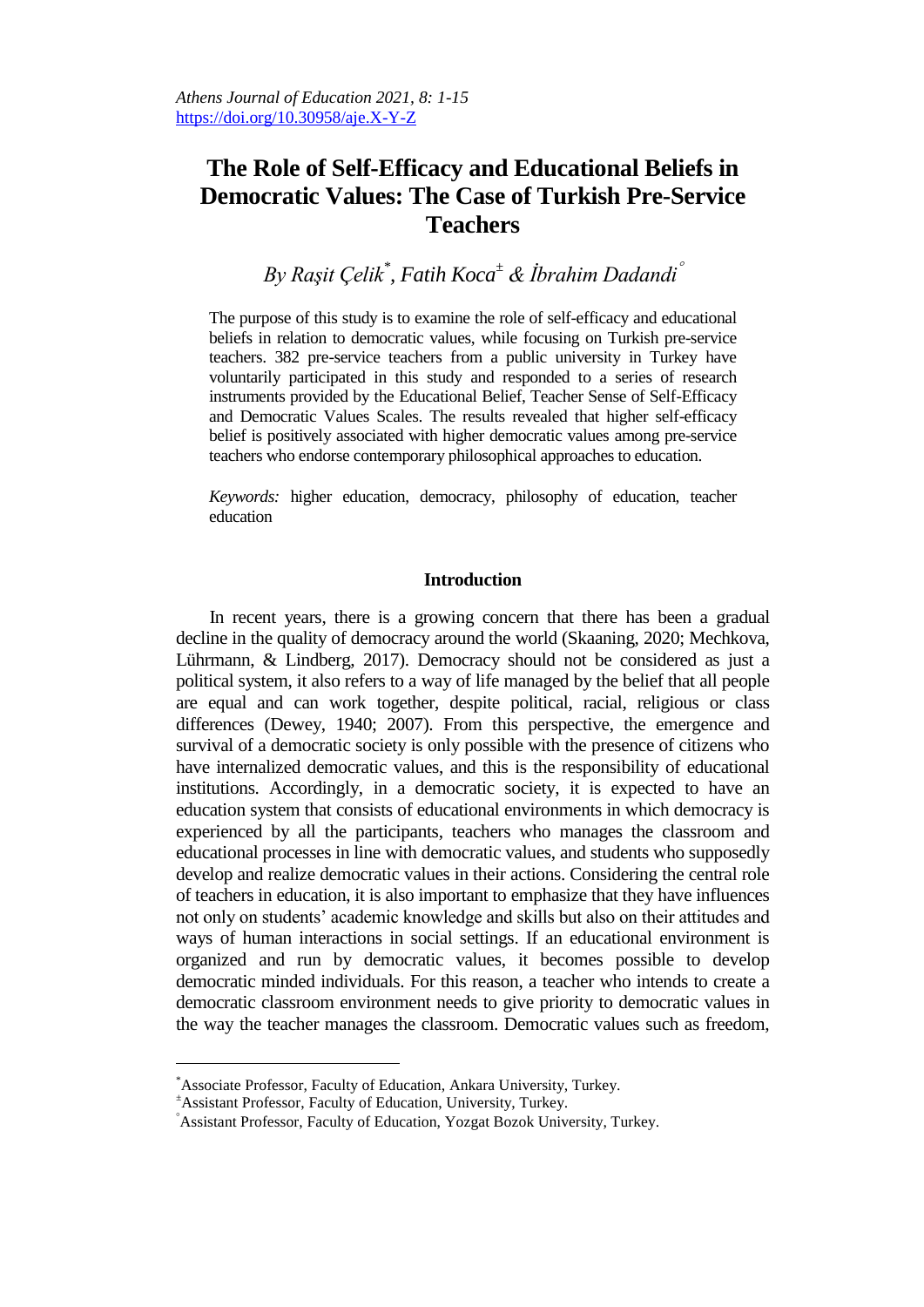equality, respect and justice are to be embraced and put into practice by teachers in an educational democratic environment (Büyükdüvenci, 1990; Çelik, 2016; Kesici, 2008; Kıncal & Işık, 2003; Parker, Barnhardt, Pascarella, & McCowin, 2016; Shechtman, 2002; Selvi, 2006). Therefore, it is important to examine the democratic values of pre-service teachers themselves and the factors affecting them, as they have the potential to influence their future practices. Regarding this current study, focusing on democratic educational environments and teacher characteristics, it is assumed that there may be a reliable relationship between preservice teachers' self-efficacy beliefs, their attitudes toward democratic values and the philosophical approach to education that they embrace. In this regard, this study aims to contribute to the existing literature by analyzing the relationship between pre-service teachers' democratic attitudes, their perceptions of selfefficacy and their beliefs about and tendencies toward educational philosophies.

## **Literature Review**

# **Teachers' Educational Beliefs**

Teachers are centrally important for an education system to be put effectively into practice in accordance with the underlying philosophy of education that frames its aims, contents, processes as well as the way how it conceptualizes the school, teacher, student and educated person. As Smith (1962) highlights, to be a qualified teacher one needs to be capable of making philosophical analyses as well as being able to interpret philosophical approaches to education. Developing a teaching philosophy may not be an easy task, however, it can be regarded as a must for an effective teacher (Ozmon & Craver, 1981). Teachers may embrace different philosophical approaches to education. Doubtless, without democratic minded teachers who reflect democratic values in their actions, it is less likely to educate democratic minded students. Therefore, educating capable teachers is a must for a society and its education system in order to advance its democratic social order. In other words, a democratic education system needs teachers that are capable of acquiring the fundamental philosophy of the education system and acknowledge its aims and purposes as well as the ways how it operates with respect to classrooms, schools and the society. Previous studies on prospective and pre-service teachers' educational beliefs and philosophical approaches showed that there is a general tendency toward more democratic and student-centered approaches to education in line with progressive and existential educational approaches (e.g., Çalışkan, 2013; Kanatlı & Schreglman, 2014; Weshah, 2013). Campbell and Horowitz (2016), for example, found that completion of college positively affects students' democratic attitudes, such as support for civil liberties and beliefs about gender egalitarianism. In addition, as Simmie and Edling (2018) provides, democracy oriented education policies encourage teachers to implement classroom practices that are more related to progressive and reconstructionist educational philosophies. Moreover, as shown by Telese (1996), as teachers become familiar and engaged with more student-centered educational practices,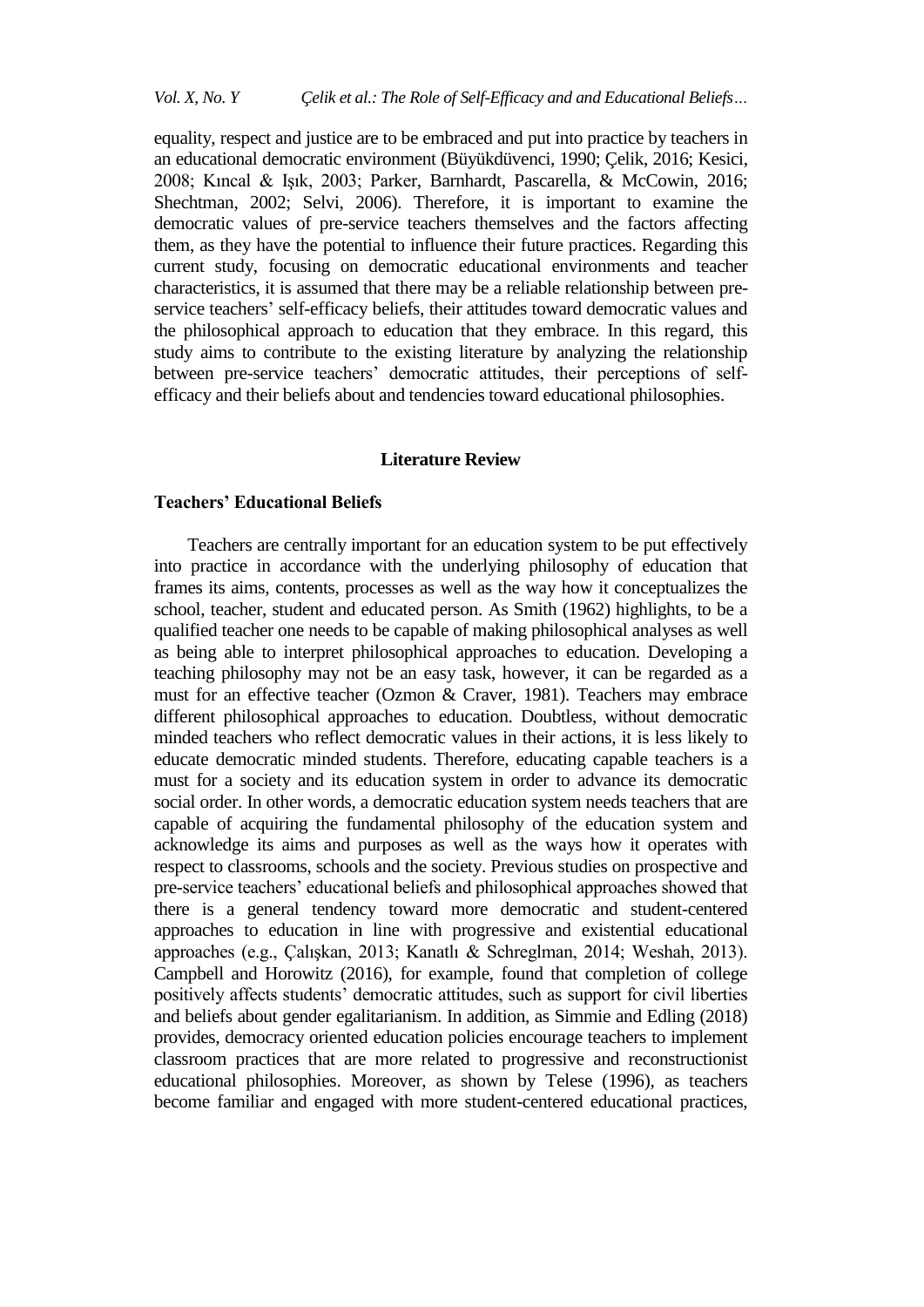their philosophical perspective and educational beliefs become more progressive. Furthermore, as pre-service teachers' field experiences broaden their beliefs about teaching philosophy show changes from essentialism to progressivism (Weshah, 2013).

## **Teacher Self-Efficacy**

Self-efficacy, defined as "people's judgments of their capabilities to organize and execute courses of action required to attain designated types of performances" Bandura (1986 p. 391) is grounded in social-cognitive theory. Social cognitive theory emphasizes the decisive role of personal evaluations about capabilities on emotions, thoughts, and actions. Therefore, efficacy beliefs play crucial role in human functioning by providing a foundation for motivation and success (Bandura, 1997). Bandura (2012) conceptualizes self-efficacy as a multidimensional structure that includes wide variety task-specific efficacy beliefs. Accordingly, teacher selfefficacy is framed as "a teacher's belief in his or her ability to complete the steps required to accomplish a particular teaching task in a given context" (Jamil, Downer, & Pianta, 2012). A capable teacher, as stressed here, is supposed to teach effectively while expressing democratic values in his/her actions confidently, such as being tolerant, informative, respectful and encouraging. In other words, a capable teacher in a democratic environment is expected to have high self-efficacy beliefs.

It is primarily because, an individual can develop a more general self-efficacy belief based on his/her self-efficacy beliefs developed in different subjects and can assess his/her efficacy in another subject accordingly (Zimmerman, 2000). In this sense, a qualified teacher capable of making philosophical analyses and interpreting philosophical approaches to education, as mentioned, must have intellectual skills that allow him/her to analyze, understand and realize what a democratic philosophy of education requires him/her to put into practice in educational environments. Also, those skills must lead him/her to help children to do better both in academically and morally, because other than being a static or unchangeable personal trait, self-efficacy is a multidimensional, improvable, generalizable and transferable set of beliefs (Bandura, 1997, 2006). Similarly, even among individuals who have similar levels of professional skills, belief in one's selfefficacy plays an important role in one's success that differentiates him/her from others (Bandura, 1997; Driscall, 2000). In fact, when individuals believe that they can reach desired outcomes, they become more intrinsically motivated and put more effort to reach the outcomes (Bandura, 1997; Siwatu, 2007). It is also important in the sense that a teacher with a higher self-efficacy belief can not only set higher educational goals both for himself/herself and students, but also work harder to achieve those goals regardless of any obstacles (Ross, 1994). Accordingly, teachers' self-efficacy beliefs play important roles in students' educational achievements (Brownell & Pajares, 1996; Gavora, 2010; Guo et al., 2009; Mojavezi & Tamiz, 2012). For example, self-efficacy is strongly associated with productive teaching (Abu-Tineh, Khasawneh & Khalaileh, 2011) and teachers' high self-efficacy beliefs contribute to students' motivation and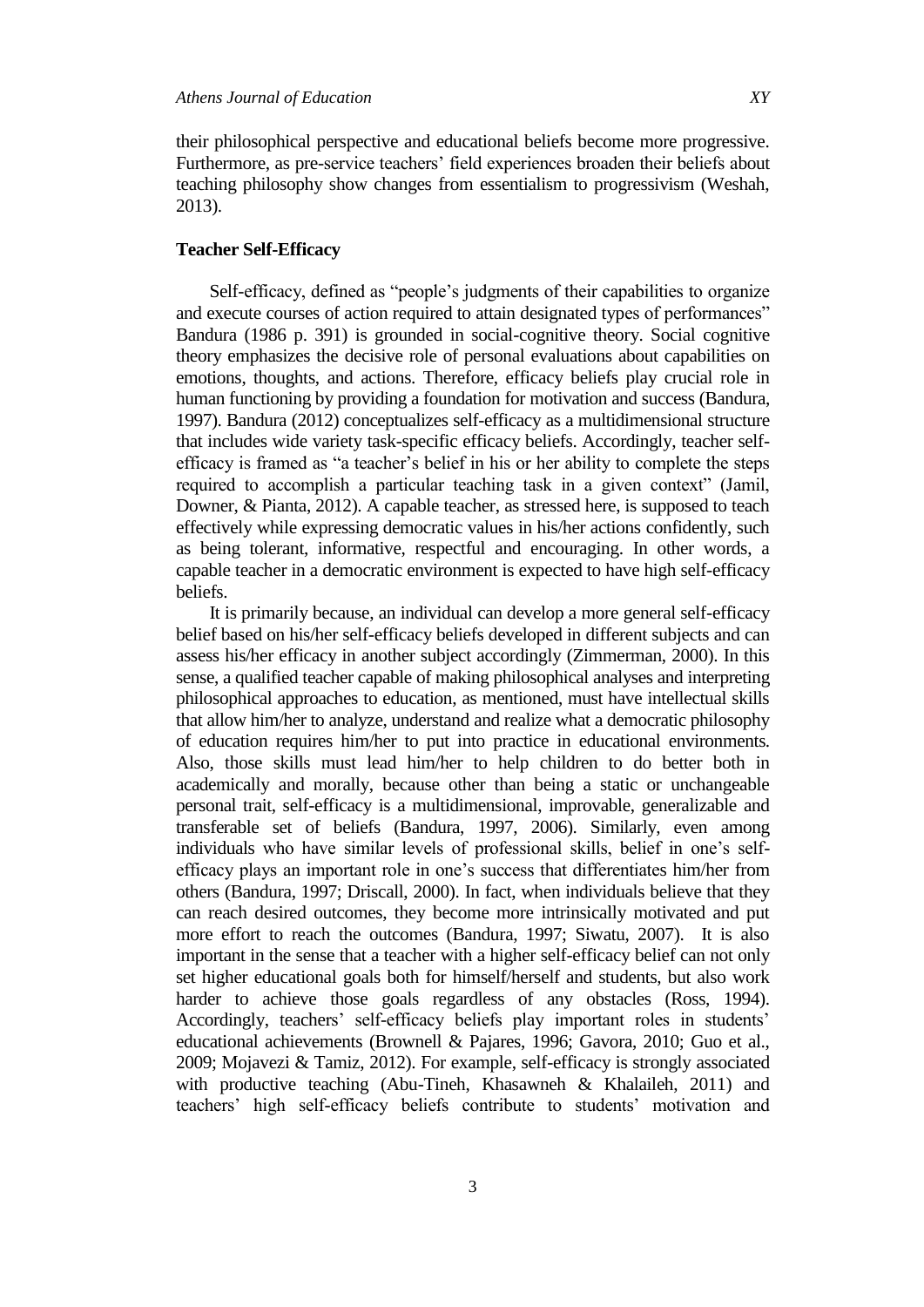academic achievements (Cheung, Richler, Palmeri, & Gauthier, 2008). Also, Ilgaz, Bülbül and Çuhadar (2013) found that there is a positive relation between preservice teachers' perception on personal endeavors and educational beliefs associated with contemporary approaches to education. A capable teacher as framed here, therefore, should also have higher self-efficacy beliefs.

Overall, it is argued that a capable teacher in a democratic society is to (1) have high self-efficacy, (2) adopts a philosophical approach to education more compatible with democratic values other than alternatives and (3) shows positive attitudes toward democratic values. In this regard, this study examines the relationship between these three aspects of teacher candidates and provides, in accordance with the results, a discussion on and some suggestions for the teacher training programs. It may be important to note that some studies have been conducted on these aspects separately or one with another aspect while focusing on different variables (e.g., Aydın & Boz, 2010; Black, 2015; Çalışkan 2013; Kanatlı, & Schreglman, 2014; Smothers, Colson, & Keown, 2020). However, and different from previous studies, this current study bears an importance since it takes all these three aspects (self-efficacy beliefs, democratic values, and educational beliefs derived from philosophical approaches to education) altogether into consideration and provides an analysis on them.

#### **The Purpose of Study**

With increasing empirical attention in teacher training programs, teacher selfefficacy and educational belief has been documented as a critical factor on the formation of democratic classroom environment (e.g., Aydın & Boz, 2010; Ilgaz, Bülbül & Çuhadar, 2013; Mojavezi & Tamiz, 2012). Previous studies indicate that teachers with higher self-efficacy beliefs are more successful to build warm, close, and democratic teaching and learning settings so to increase students' academic achievement (e.g., Bandura, 1997; Siwatu, 2007; Topkaya & Yavuz, 2011). Accordingly, it may be argued that training highly efficacious teachers may lead to successful classroom management skills, low student disruptive behaviors, and positive attitudes toward democratic values (Abu-Tineh, Khasawneh & Khalaileh, 2011; Cheung, Richler, Palmeri, & Gauthier, 2008; Kelly, 2002). Therefore, there is a need to document and understand the role of teachers' self-efficacy and educational beliefs in the development of democratic values. In this sense, the hypotheses of the current research can be stated as follows:

H1. There are significant difference between democratic value groups as defined below (i.e., low, moderate, high) in terms of pre-service teachers' sense of selfefficacy and educational beliefs.

H2. There are significant relationships between pre-service teachers' sense of selfefficacy beliefs, democratic values, and educational beliefs.

H3. Pre-service teachers' sense of self-efficacy and educational beliefs are significant predictors in their democratic values.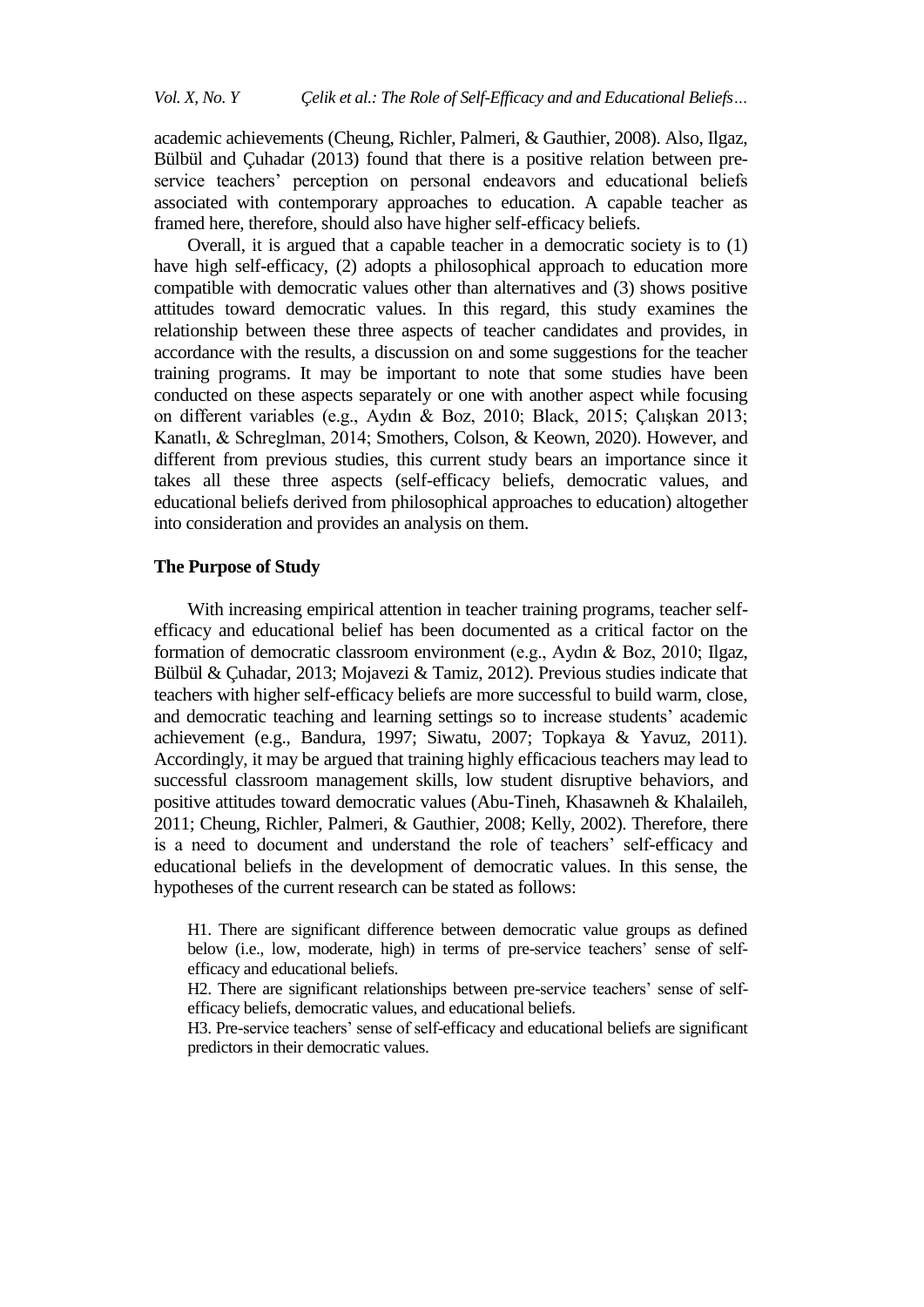#### **Methodology**

#### **Participants and Sampling**

The sample consisted of 382 pre-service teachers (70.9% female, 29.1% male), who are enrolled in teacher education programs (i.e., Preschool, Mathematics, Science and Physical Education programs) at a large public university in Turkey. The study used the convenience sampling method to gather participants (Teddlie & Tashakkori, 2009). In other words, the researchers used a non-probability sampling technique where participants were selected because of their convenient accessibility. However, Karadeniz Technical University has the largest teacher training programs in the region. Therefore, this university has very diverse student population. In this sense, the participants' age ranged from 19 to 26 (M=22.03, Sd=4.73). Also, their years of teaching experience demonstrated that 43.4 % had between 5 and 7 weeks of experience, 36.5% had 8 and 24 weeks of experience, and 20.1 % had more than 24 weeks of experience.

#### **Procedures**

Before conducting the study, the researchers contacted the university and permission was granted for the current research. Then, pre-service teachers were informed about the purpose of the study, duration of participation, potential risk and benefits, and recruitment procedures. Once the participants consented to allowing the researchers to collect the data via paper and pencil surveys, the researchers gave the survey package to the volunteers. Pre-service teachers completed the study measures in their scheduled class period and returned the forms to the researchers.

## **Instruments**

The participants responded to a series of items in the research tools. The Democratic Values Scale (DVS) was designed to measure the degree of teacher candidates' democratic values on issues related to educational life (Selvi, 2006). The instrument is a 24-item measure that comprises three subscales related to democratic values (educational rights, solidarity, freedom). The educational rights subscale consisted of nine items (e.g., "The ways of accessing knowledge should be taught to students"). The solidarity subscale contained nine items all characterized by solidarity (e.g., "The teacher should cooperate with students while solving problems"). Finally, the freedom subscale consisted of six items (e.g., "Students should have examinations whenever they feel they are ready"). The scale uses a 5-point Likert-type rating format that ranges from "definitely does not agree" (1) to "definitely agree" (5). Internal consistency reliabilities for the Democratic Values Scale total score is 0.87. For the subscales, 0.84 for the Educational Rights, 0.82 for the Solidarity, and 0.70 for the freedom. Inter-item correlation coefficients were acceptable.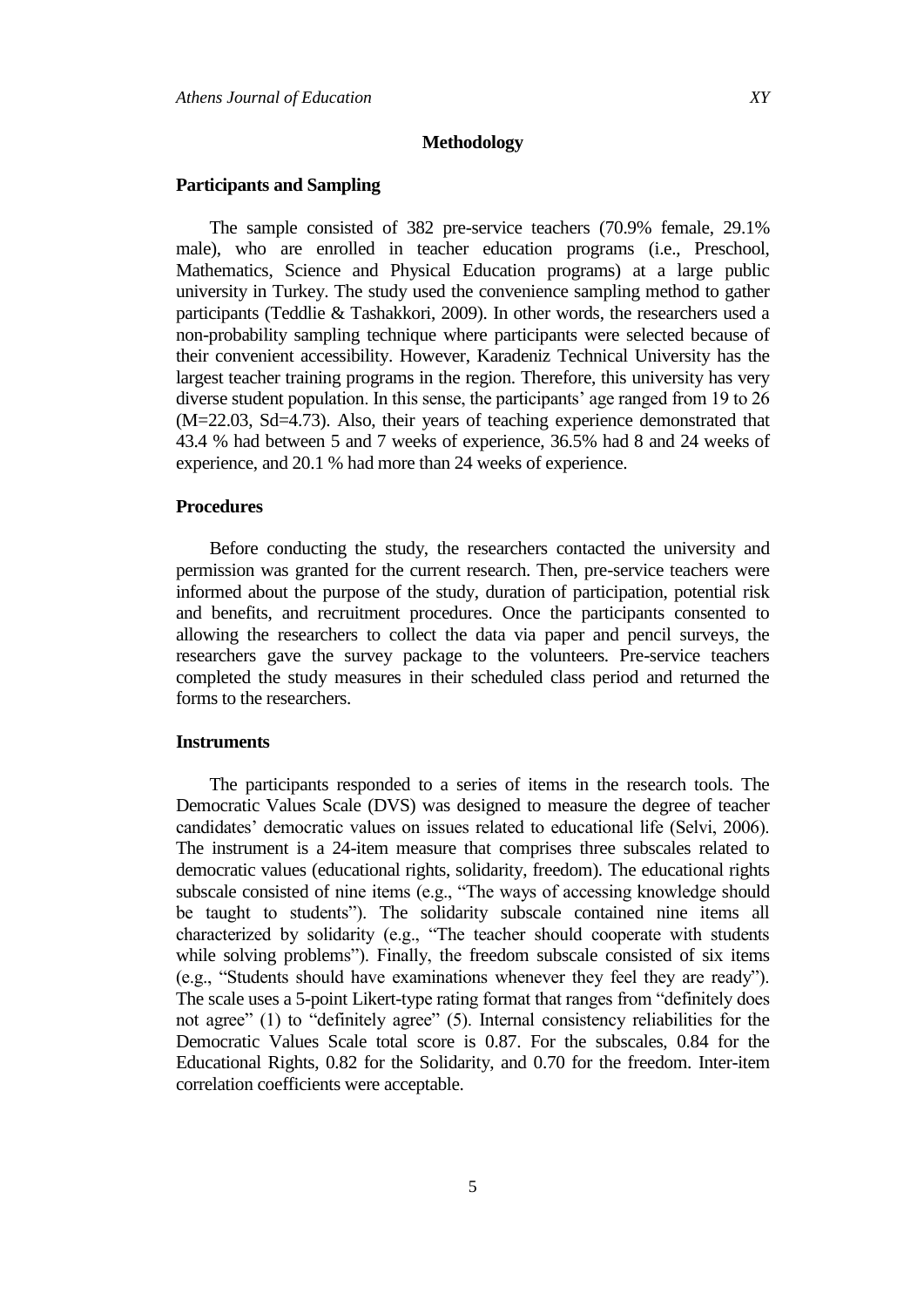The Educational Belief Scale (EBS) was developed by Yılmaz, Altınkurt, and Çokluk (2011) and designed to measure the prospective teachers' educational beliefs. The scale consists of five-factors (perennialism, essentialism, progressivism, reconstructionism, existentialism) and 40 items (8, 5, 13, 7, and 7 items under the factors respectively). Items include, for example, "Education should be student centered", "School is to be life itself, rather than a place where the young is prepared for life", and "Education should be in accordance with universal and unchanging truth". The scale uses a 5-point Likert-type rating format that ranges from "definitely does not agree" (1) to "definitely agree" (5). By the use of the scale, participants' educational beliefs are associated with the educational philosophies framed by the five factors on which more information is provided in the discussion section. Internal consistency reliabilities for the subscales were ranged 0.70 to 0.91. The computed internal consistency coefficients of the scale are acceptable.

The last scale focusing on self-efficacy assesses teachers' judgment of capabilities to bring about desired outcomes of student engagement and learning, even among the students who be problematic or unmotivated (Tschannen-Moran & Hoy, 2001). The adapted Turkish version of Teacher Sense of Self-Efficacy Scale (TSSES) was developed by Çapa, Çakıroğlu, and Sarıkaya (2005). This measure contains three subscales: (1) efficacy for instructional strategies (e.g., To what extent can you use a variety of assessment strategies?), (2) efficacy for classroom management (e.g., how much can you do to control disruptive behavior in the classroom?), and (3) efficacy for student engagement (e.g., how much can you do to help your students value learning?). Total score ranges from 24 to 216. High scores mean that the teachers are highly confident to bring about desired outcomes of student engagement and learning. Items are rated on a response scale from 1 (nothing) to 9 (a great deal). Internal consistencies for these subscales ranged from 0.78 and 0.93. The adapted Turkish version of Teacher Sense of Self-Efficacy scales is most extensively validated with pre-service teacher samples (e.g., Cerit, 2010; Çocuk, Alıcı, & Çakır, 2015; Özder, 2011). Validity studies showed that there is a predictable and significant correlation between the scale and concurrent measures of teachers' classroom management skills, their context knowledge, and student academic achievements (Cerit, 2010; Çocuk, Alıcı, & Çakır, 2015; Özder, 2011).

#### **Data Analysis**

Descriptive statistics such as frequencies, means, and standard deviations were computed. To examine whether the pre-service teachers' educational and their sense of self-efficacy beliefs differ significantly for each democratic value groups, ANOVA was conducted. To examine the relationship between the study variables, Pearson product-moment correlation coefficients for the dimensions of educational beliefs and teacher sense of self-efficacy beliefs were examined along with the pre-service teachers' democratic value scores. Next, the researchers also conducted multiple regression to test the predictive role of teacher self-efficacy belief and educational beliefs in the participants' democratic value scores.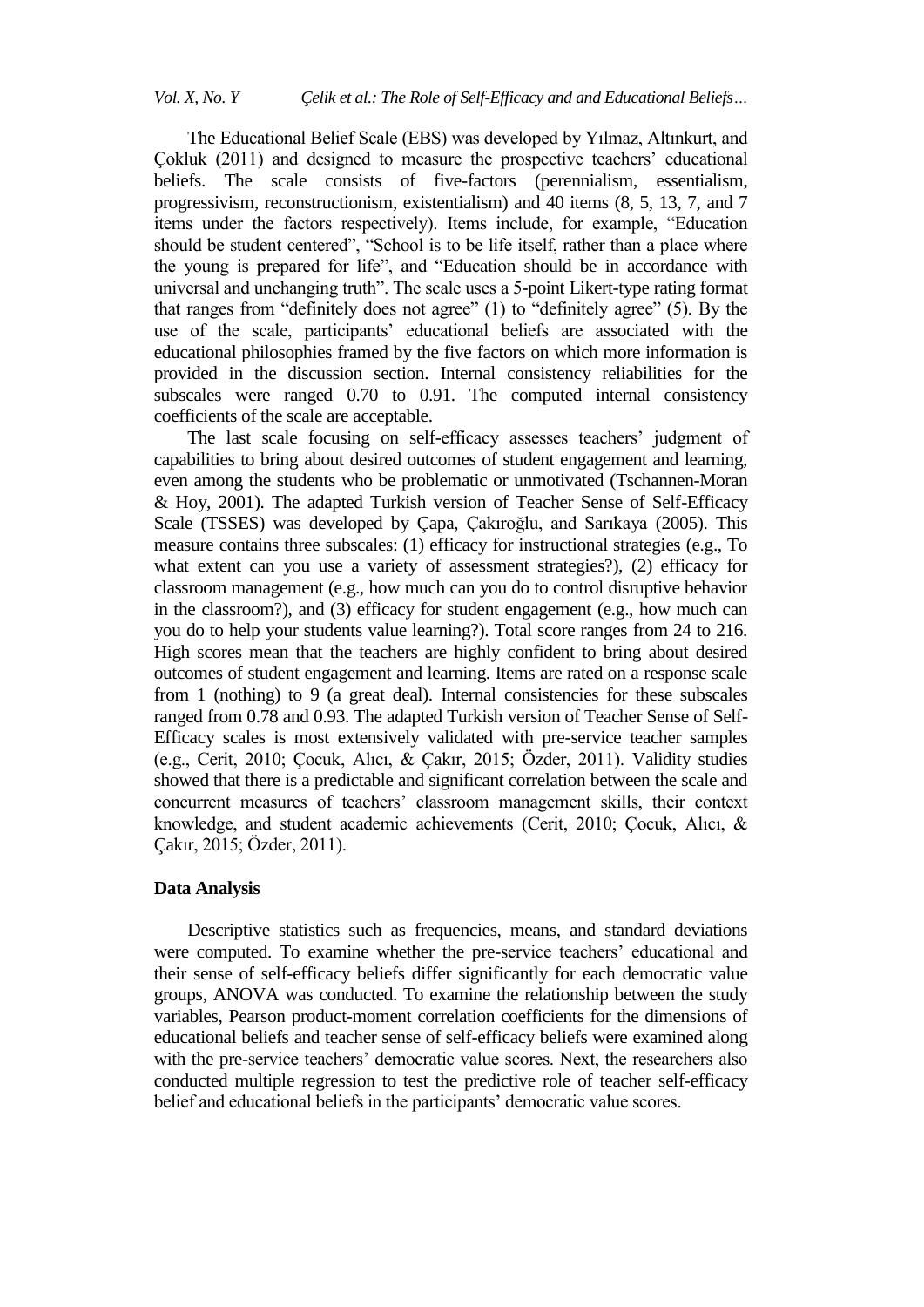#### **Results**

Hypothesis 1: There are significant differences between democratic values groups (i.e., low, moderate, high) in terms of pre-service teachers' sense of self-efficacy and educational beliefs

Prior to examining the connections between the dimensions of teacher candidates' democratic values, their self-efficacy, and educational beliefs, data were checked for outliers. No threat was found. As presented Table 1, the ANOVA results supported the hypothesis 1. The findings showed that there were significant differences in educational beliefs and teacher self-efficacy belief between democratic value groups (i.e., low, moderate, high).

Specifically, the current findings showed that high democratic value group (M=148.46, Sd=26.25) is statistically and significantly different from moderate  $(M=125.66, Sd=27.36)$  and low  $(M=124.75, Sd=29.35)$  groups in terms of teacher self-efficacy belief scores,  $(F_{(2, 377)}=19.61, p<0.01)$ . For educational beliefs, the study results showed that progressivism  $(F_{(2, 377)=} 59.68, p<0.01)$ , existentialism  $(F_{(2, 377)} = 57.99, p<0.01)$ , reconstructionism  $(F_{(2, 377)} = 21.82, p<0.01)$ , perennialism  $(F_{(2, 377)}=18.23, p<0.01)$ , and essentialism  $(F_{(2, 377)}=4.63, p<0.01)$  were statistically and significantly varied by each democratic value group. Furthermore, the source of group differences was examined further through Tukey Post-Hoc test and indicated that high democratic belief group had largest mean scores as compared to low and moderate ones, however, there was not statistically significant difference between low and moderate groups for educational beliefs and teacher self-efficacy scores.

|                   |          | M      | Sd    | F     | p    |
|-------------------|----------|--------|-------|-------|------|
| TSE (total)       | Low      | 124.75 | 29.35 | 19.61 | 0.00 |
|                   | Moderate | 125.66 | 27.36 |       |      |
|                   | High     | 148.46 | 26.25 |       |      |
| Progressivism     | Low      | 3.19   | 1.62  | 59.68 | 0.00 |
|                   | Moderate | 3.60   | 0.65  |       |      |
|                   | High     | 4.32   | 0.45  |       |      |
| Existentialism    | Low      | 3.21   | 1.71  | 57.99 | 0.00 |
|                   | Moderate | 3.60   | 0.68  |       |      |
|                   | High     | 4.53   | 0.62  |       |      |
| Reconstructionism | Low      | 3.11   | 1.44  | 21.82 | 0.00 |
|                   | Moderate | 3.54   | 0.65  |       |      |
|                   | High     | 4.13   | 0.69  |       |      |
| Perennialism      | Low      | 2.69   | 1.27  | 18.23 | 0.00 |
|                   | Moderate | 3.57   | 0.95  |       |      |
|                   | High     | 3.99   | 0.55  |       |      |
| Essentialism      | Low      | 2.40   | 1.15  | 4.63  | 0.01 |
|                   | Moderate | 3.31   | 0.76  |       |      |
|                   | High     | 2.91   | 1.02  |       |      |

*Table 1.* ANOVA Results for the Pre-Service Teachers' Self-Efficacy (TSE) and Educational Beliefs by Democratic Value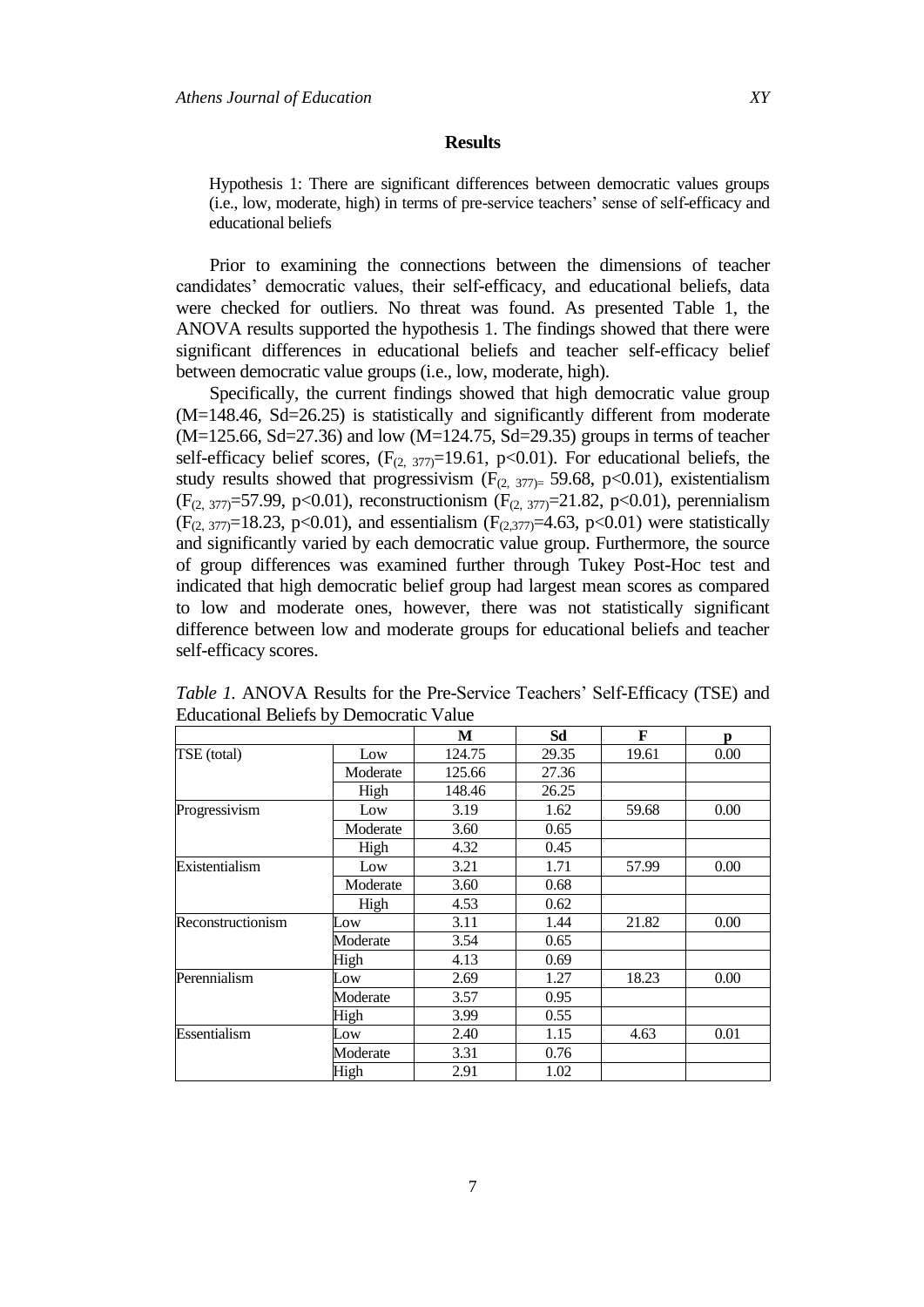Hypothesis 2: There are significant relationship between the pre-service teachers' democratic values, sense of self-efficacy, and educational beliefs

As demonstrated in Table 2, results of Pearson correlation indicated that there was a significant positive association between democratic values and teacher selfefficacy belief total score  $(r=0.34, p<0.01)$ . Specifically, student management  $(r=0.33, p<0.01)$ , instructional strategies  $(r=0.33, p<0.01)$  classroom management  $(r=0.30, p<0.01)$ , are significantly and positively related to democratic values. In addition, the democratic value is positively and significantly associated with progressivism  $(r=0.57, p<0.01)$ , existentialism  $(r=0.52, p<0.01)$ , and reconstructionism ( $r=0.40$ ,  $p<0.01$ ). However, democratic value is negatively and significantly correlated with perennialism  $(r=-0.33, p<0.01)$  and essentialism  $(r=-1.00, p<sub>0</sub>)$ 0.14,  $p<0.05$ ). Teacher self-efficacy belief is positively and significantly linked with progressivism  $(r=0.27, p<0.01)$ , existentialism  $(r=0.28, p<0.01)$ , and reconstructionism  $(r=0.28, p<0.01)$ . Although teacher self-efficacy belief and perennialism is negatively and significantly associated with each other  $(r=0.26,$ p<0.01), there is negative, but not significant relation between teacher self-efficacy and essentialism (r=-0.03, p>0.05). Therefore, the hypothesis 2 was supported.

|                                                                     |                | 2       | 3                                             | 4    | 5 | 6 |                                                                                                                        | 8 | 9 | 10 |
|---------------------------------------------------------------------|----------------|---------|-----------------------------------------------|------|---|---|------------------------------------------------------------------------------------------------------------------------|---|---|----|
| 1. Democratic Value                                                 |                |         |                                               |      |   |   |                                                                                                                        |   |   |    |
| 2.TSE Total                                                         | $0.34**$       |         |                                               |      |   |   |                                                                                                                        |   |   |    |
| 3. Student Engagement                                               | $0.33**0.94**$ |         |                                               |      |   |   |                                                                                                                        |   |   |    |
| 4. Instructional Strategies                                         |                |         | $0.33** 0.95** 0.84** $                       |      |   |   |                                                                                                                        |   |   |    |
| 5. Classroom Management $ _{0.30**} _{0.94**} _{0.82**} _{0.84**} $ |                |         |                                               |      |   |   |                                                                                                                        |   |   |    |
| 6.Progressivism                                                     |                |         | $0.57**0.27**0.26**0.26**0.23**$              |      |   |   |                                                                                                                        |   |   |    |
| 7. Existentialism                                                   |                |         | $ 0.52** 0.28** 0.29** 0.25** 0.24** 0.74** $ |      |   |   |                                                                                                                        |   |   |    |
| 8. Reconstructionism                                                |                |         |                                               |      |   |   | $0.40**0.28**0.26**0.28**0.24**0.57**0.49**$                                                                           |   |   |    |
| 9. Perennialism                                                     |                |         |                                               |      |   |   | $\left  0.33** \right  0.26**} 0.22** \left  0.28** \right  0.22** \left  0.57** \right  0.49** \left  0.58** \right $ |   |   |    |
| 10.Essentialism                                                     | $-0.14*$       | $-0.03$ | $-0.03$                                       | 0.07 |   |   | $0.06**$ -0.04 -0.16** 0.24** 0.29**                                                                                   |   |   |    |

*Table 2.* Pearson Correlation Results Between the Study Variables (N=382)

p<0.05\* p<0.01\*\*

Hypothesis 3: Teachers' sense of self-efficacy and educational beliefs are significant predictors in their democratic values

As detailed in Table 3, results of multiple linear regression indicated that there was a collective significant effect between teacher self-efficacy belief (M=144.8, Sd=27.7), progressivism  $(M=4.2, Sd=0.57)$ , existentialism  $(M=4.4, Sd=73)$ , reconstructionism (M=4.03, Sd=0.73), perennialism (M=3.91, Sd=0.66), essentialism (M=2.96, Sd=0.99), and democratic belief (M=97.84, Sd=13.1), ( $F_{(6)}$ )  $_{381}$ =41.81, p<0.01, r<sup>2</sup>=0.40). The individual predictors were examined further and indicated that teacher self-efficacy ( $\beta$ =0.18, p<0.01), progressivism ( $\beta$ =0.36, p<0.01), existentialism (β=0.13, p<0.05), reconstructionism (β=0.12, p<0.05), and essentialism ( $\beta$ =-0.14, p<0.01) were statistically significant predictors in the model, except perennialism ( $\beta$ =-0.01, p>0.05). In other words, all directions for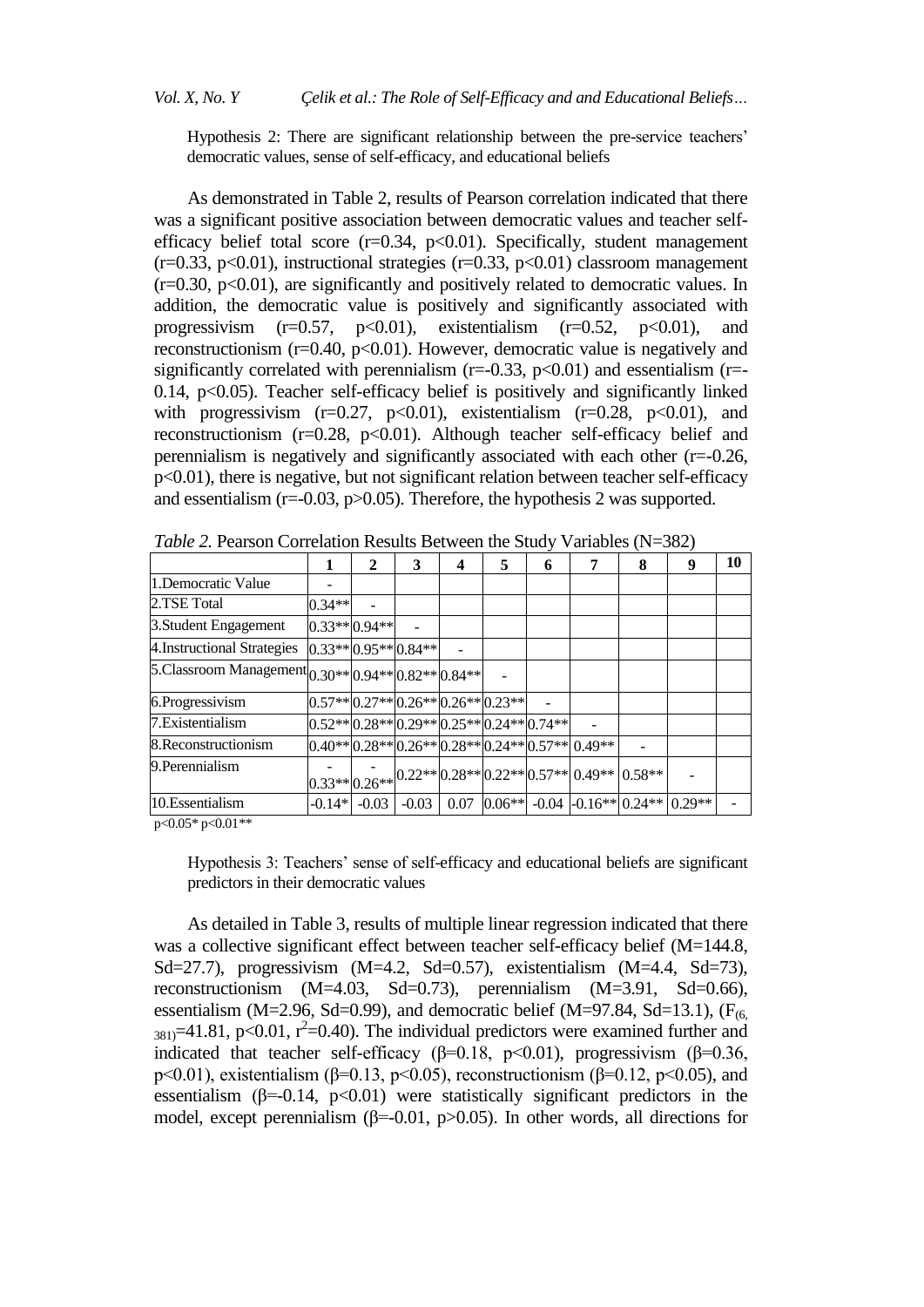the predictors are in expected way and the most impactful predictor was progressivism, as proposed in the hypothesis 3.

| <b>Variables</b>        | В       |      | <b>SE</b> |         |      |
|-------------------------|---------|------|-----------|---------|------|
| <b>TSE TOTAL</b>        | 0.09    | 0.02 | 0.18      | 4.24    | 0.00 |
| Progressivism           | 8.35    | 1.51 | 0.36      | 5.53    | 0.00 |
| Existentialism          | 2.36    | 1.13 | 0.13      | 2.08    | 0.04 |
| Reconstructionism       | 2.16    | 0.99 | 0.12      | 2.19    | 0.03 |
| Perennialism            | $-0.27$ | 1.11 | $-0.01$   | $-0.24$ | 0.81 |
| Essentialism            | $-1.81$ | 0.61 | $-0.14$   | $-2.96$ | 0.00 |
| $R^2$<br>0.40           |         |      |           |         |      |
| 41.81<br>$F_{(6, 375)}$ |         |      |           |         |      |

*Table 3.* Multiple Regression Results

DV=Democratic Values; IDV=Teacher Sense of Self-Efficacy Belief and Educational Beliefs p<0.05

#### **Discussion**

This study, as stressed above, while limiting its scope within the context of teacher training system in Turkey, expected that higher self-efficacy may significantly be associated with democratic values of teachers who tend to endorse philosophical approaches to education that are derived from or related to democratic theory. Speaking of philosophical approaches to education, educational beliefs of teachers were examined through five common approaches. Essentialism and perennialism represent traditional approaches derived fundamentally from idealism and realism, while the others characterize modern approaches that take their roots from contemporary philosophies including pragmatism and existentialism. Basically, perennialism adopts the perspective that the great ideas and theories are originated from unchangeable truths and they are applicable in any era regardless of social conditions. In this sense, this educational approach argues for developing students' rational skills that enable them to acquire universal truths and principles, by following an unchangeable curriculum and using great books of the human history under strict control of teachers. Essentialism, in this regard, also stresses the role of teachers in gaining knowledge. For this approach, teachers are supposed to instill essential knowledge and skills into student through a core curriculum. Although an essentialist approach may allow changes in the curriculum, the both are conservative approaches that argue for instilling some common knowledge into students without appealing to their own intellectual capacities and for exercising harsh discipline and making them respectful for authority. In contrast, the other three are more student centered approaches that take students active learners rather than passive receivers. For example, progressive approach takes students as active learners who appeal to their own intellectual capacities and construct knowledge through their own experiences. In this regard, a progressive teacher tries to guide students in order for them to acquire knowledge by their hands-on life experiences, rather than trying to be a figure of authority. It also provides cooperative learning environments in which students are encouraged to develop social skills suitable for a democratic life. In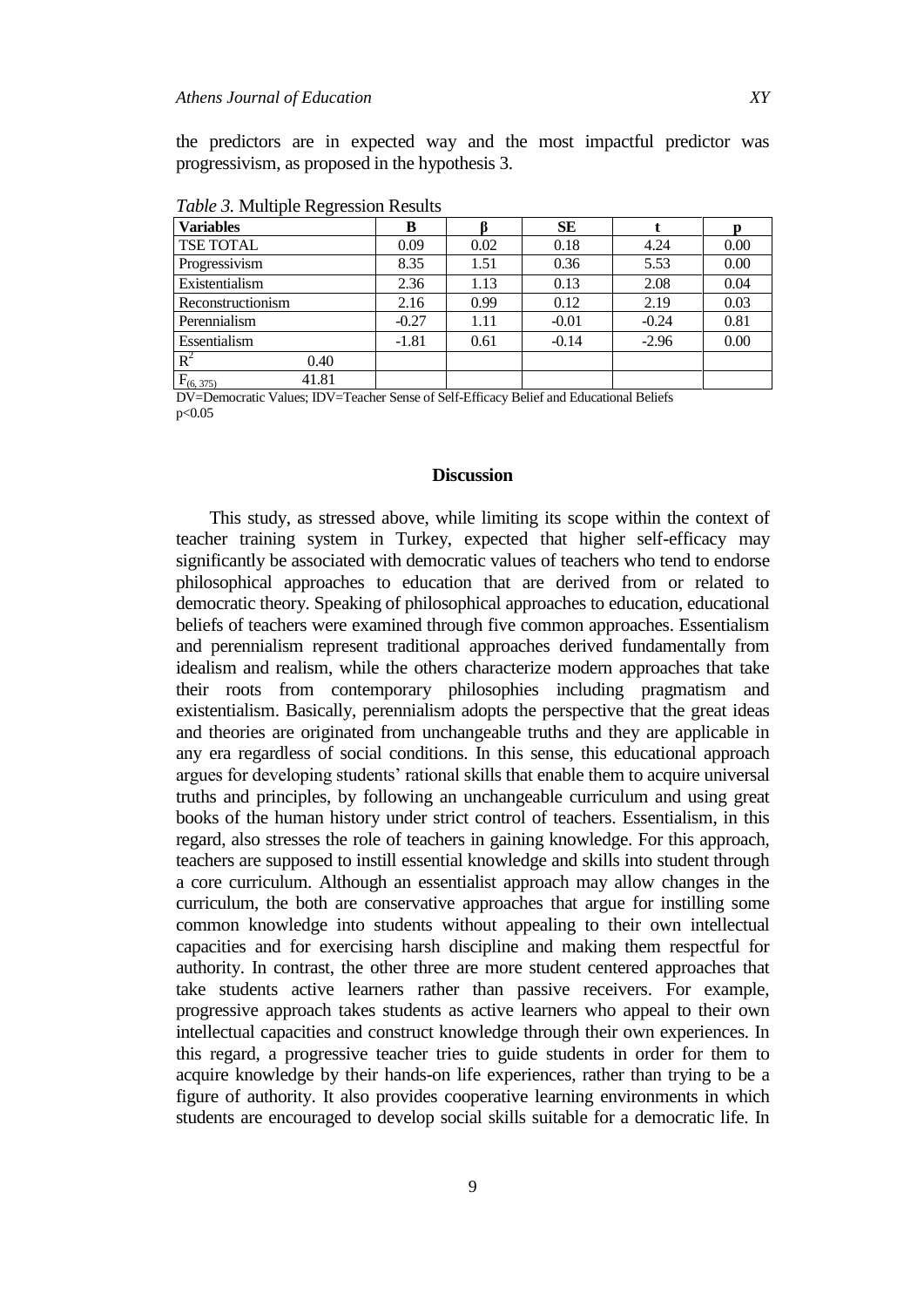addition to these, existential approach mainly focuses on developing more responsible and free members of a society, while reconstructionist approach highlights the importance of social change through educated individuals. In short, traditional approaches operates under a strict sense of authority, the contemporary ones embraces and promotes democratic principles in education as well as in the wider society.

Accordingly, this study assumed that educational beliefs associated with contemporary philosophical approaches to education may have a significant relation to democratic values. On the one hand, as supported by the results, the participants showed highest tendency to existentialism. Progressivism takes the second place and reconstructionism comes as the third. The lowest two approaches endorsed among the participants appear to be perennialism and essentialism, the latter is being the lowest. These results, in addition, show similarities with the results of previous studies. For example, some previous studies also showed that existentialism is the most preferable approach while essentialism is the least (Altınkurt, Yılmaz, & Oğuz, 2012; Çelik, & Orçan, 2016; Ilgaz, Bülbül, & Çuhadar, 2013). On the other hand, the study revealed that democratic values are positively and significantly associated with existentialism, progressivism and reconstructionism, while being negatively and significantly correlated with perennialism and essentialism. In other words, as expected, the participants endorsing democratic contemporary educational approaches have high democratic values regarding educational rights, solidarity and freedom. These results can be interpreted as in accordance with the results provided by some previous studies. For example, Yazıcı (2011), Akın & Özdemir (2009) and Oğuz (2009) showed that prospective teachers hold in general high democratic values. As they become more familiar with student-centered educational approaches and broaden their field experiences, pre-service teachers' educational beliefs are shaped more by progressive educational philosophy (Telese, 1996; Weshah, 2013). Considering these with the finding that contemporary democratic educational approaches are more embraced by teacher candidates than traditional approaches (Çelik & Orçan, 2016; Simmie & Edling, 2018), the results provided in this current study appear to have furthered the research done in these aspects of teacher education.

In addition, the study shows that there is a positive and significant relation between teacher self-efficacy and preferences of educational approaches. As the results support, higher teacher self-efficacy is positively and significantly associated with existential, progressive and reconstructionist educational approaches. In other words, pre-service teachers who endorse educational beliefs associated with existentialism, progressivism and reconstructionism have higher self-efficacy beliefs. In contrast, teacher self-efficacy is negatively linked with traditional educational approaches. Pre-service teachers who hold educational beliefs derived from perennialism and essentialism have lower self-efficacy beliefs. In addition, some previous studies have examined prospective teachers' self-efficacy (e.g., Savran & Çakıroğlu, 2001; Ülper & Bağcı, 2012). Similar results to those revealed in this current study have also been supported by some previous studies, suggesting that there is a positive relation between contemporary educational approaches and teacher self-efficacy (Ilgaz, Bülbül, & Çuhadar, 2013).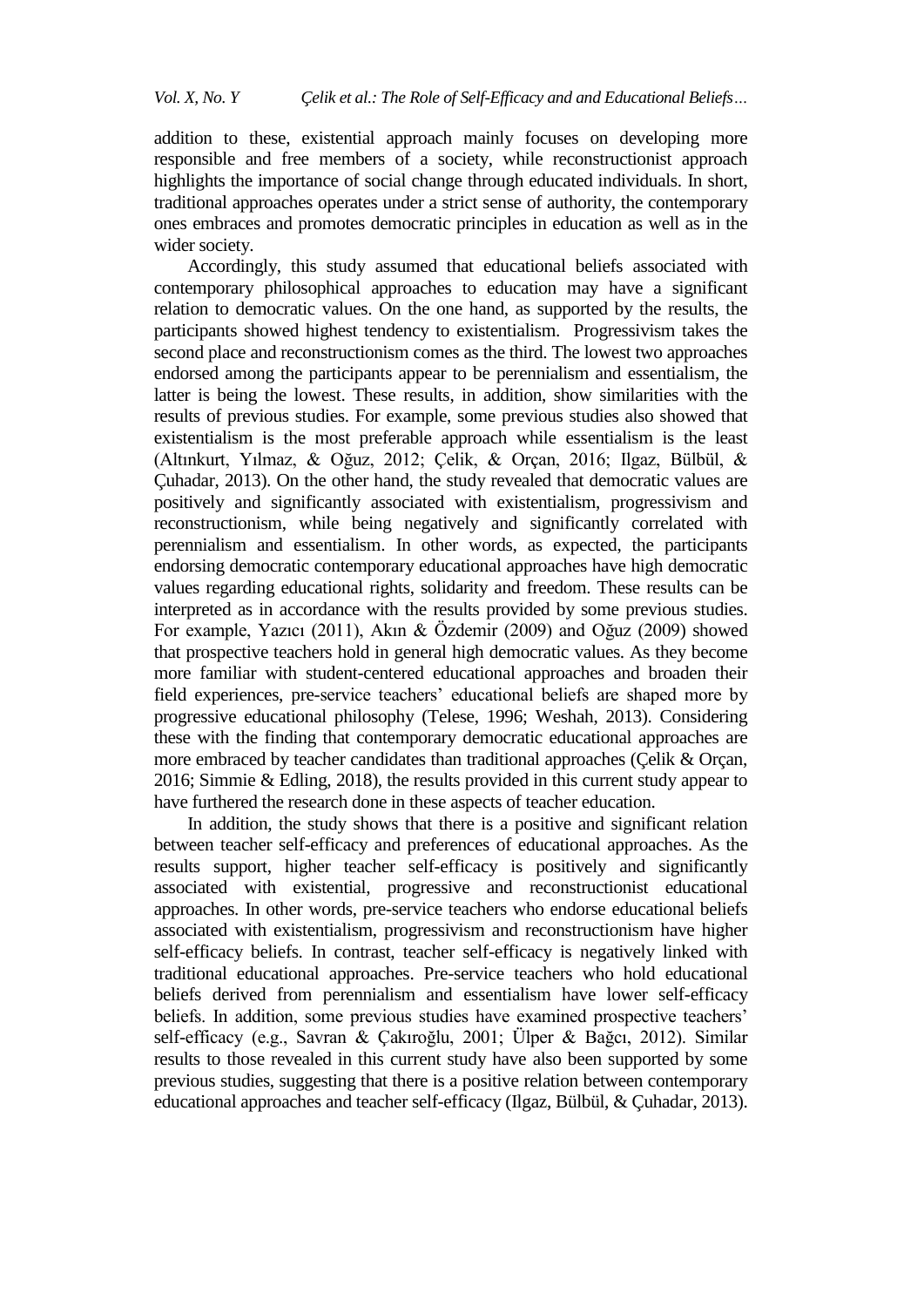In a similar vein, a previous study showed that there is a positive correlation between teachers' efficacy beliefs and constructivist, rather than didactic, instruction strategy (Nie et al., 2013). It is also important to note that teachers with high level of self-efficacy are expected to work harder to contribute to their students' academic achievement and social development (Guo et al., 2012; Pendergast, Garvis, & Keogh, 2011). Therefore, it is possible to expected that prospective teachers who embrace contemporary student centered educational approaches may have higher self-efficacy beliefs regarding instructional strategies, classroom management and student engagement, as suggested in this study.

Moreover, this study also suggests that there is a significant association between democratic values and teacher self-efficacy. High self-efficacy beliefs regarding instructional strategies, student engagement and classroom management are significantly and positively related to democratic values. In other words, preservice teachers who have higher self-efficacy beliefs, also have higher democratic values. Previous studies have reported positive relations between teacher selfefficacy and democratic. For example, while a study conducted by Topkaya and Yavuz (2011) revealed that pre-service English language teachers have a high level of democratic values, in another study Almog and Shechtman (2007) found that although there is a gap between teachers' hypothetical knowledge and what they put into practice in classroom, there is a positive relation between teachers' democratic beliefs and self-efficacy. As also shown previously, teachers that have higher efficacy beliefs are open to new ideas and supportive of students' autonomy (Brouwers & Tomic, 2003; Gavora, 2010). Therefore, it appears to be that higher teacher self-efficacy and higher democratic values taken together may have a strong relation to philosophical approaches to education, particularly those that derives from contemporary democratic theories. In fact, a major result of this study is that teacher candidates' self-efficacy beliefs appear to be an indicator of their democratic values and educational approaches they embrace. In other words, higher teacher self-efficacy is positively associated with higher democratic values and one of the three philosophical approaches to education: existentialism, progressivism and reconstructionism.

#### **Conclusion**

In conclusion, democracy is an issue related to values and culture as well as to social institutions. If foundational democratic values are not reflected through how social institutions operate, then that society may not fully realize a democratic order. Creating democratic minded citizens requires acquiring and realizing democratic values through education, which signifies the importance of both educating new generations and training qualified teachers. Besides, if a society applies only procedural aspects of democracy, then democratic values may not become parts of the culture in that society. In this regard, some societal problems may be observed in the Turkish society. According to Büyükdüvenci (1990), for example, while showing some progress in the procedural aspects of democracy, Turkish society still needs to progress in the way the society internalizes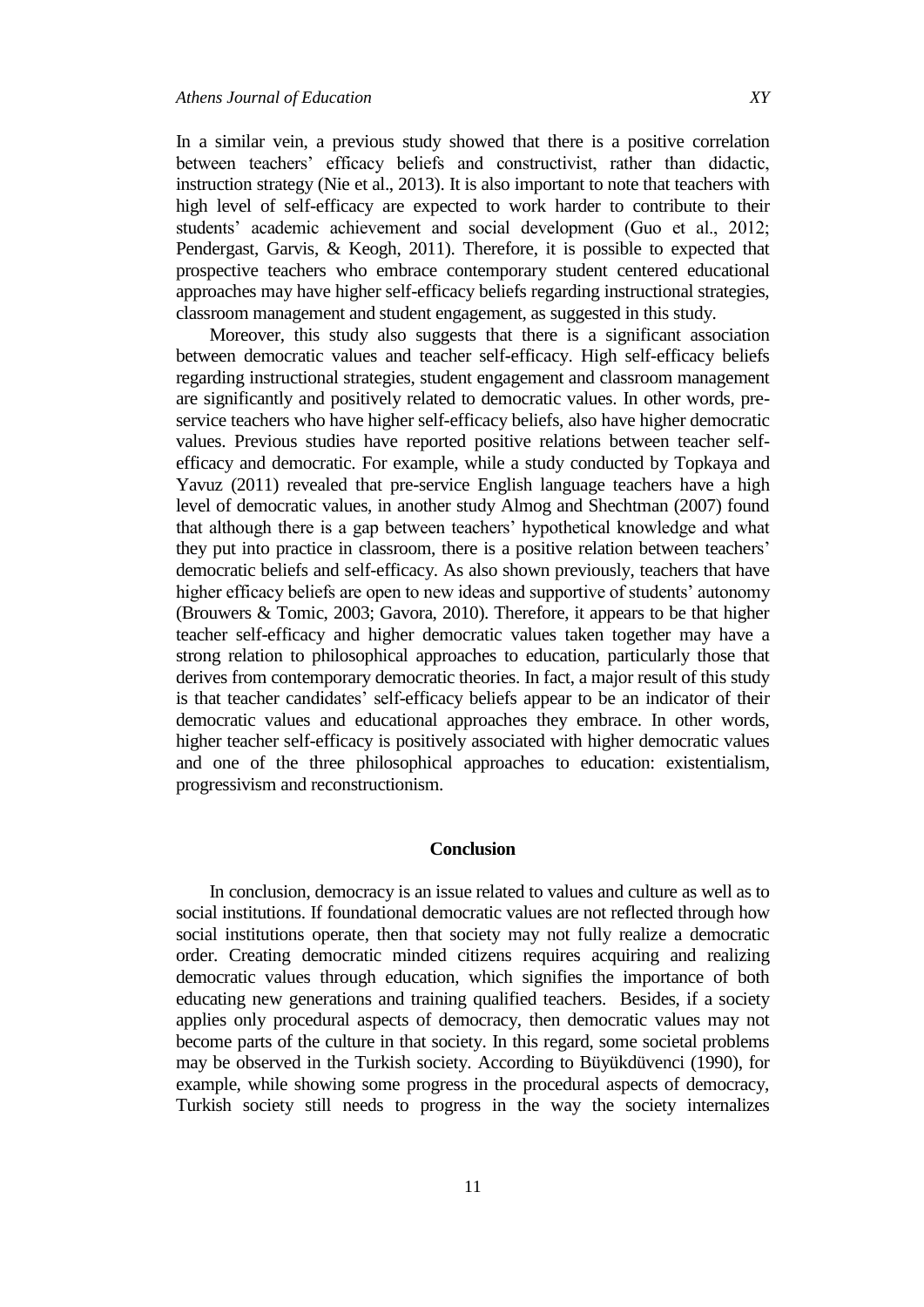democratic values. Of course, democratization processes in Turkish society in general and education in particular are discussible. For some, full democratization is to start with the families and schools in a society. Regarding Turkey, in this sense, since neither of them have become democratically administered institutions yet, realizing democratic values in the classroom becomes less likely and as a result teacher candidates' democratic attitudes may not even change during their higher education years, after years of educational experiences in such environments (Kılıç, 2010). This study reveals the importance of structuring teacher training programs in a way that will strengthen pre-service teachers' selfefficacy beliefs and enable them to adopt their educational beliefs rooted in educational philosophy and to internalize democratic values reflected in their professional practices. However, considering that democratization process is still in progress in Turkey, it seems crucial to provide more studies that aim to contribute to understand the needs of the education system to become more democratic and provide discussions for the problem of training democratic minded educators. In this regard, this study also appears to bear an important potential for dealing with this problem and for encouraging further studies. After all, creating and sustaining a democratic society is essentially an educational matter (Dewey, 2007).

## **References**

- Abu-Tineh, A. M., Khasawneh, S. A., & Khalaileh, H. A. (2011). Teacher Self-Efficacy and Classroom Management Styles in Jordanian Schools*. Management in Education, 25*(4), 175-181.
- Akın, U., & Özdemir, M. (2009). Öğretmen adaylarının demokratik değerlerinin çeşitli değişkenler tarafından incelenmesi: Eğitim bilimleri fakültesi örneği. (The Examination of Teacher Candidates' Democratic Values in Terms of Various Variables: The Case of Faculty of Educational Sciences). *Ankara University Journal of Faculty of Educational Sciences, 42*(2), 183-198.
- Almog, O., & Shechtman, Z. (2007). Teachers' Democratic and Efficacy Beliefs and Styles of Coping with Behavioural Problems of Pupils with Special Needs. *European Journal of Special Needs Education, 22*(2), 115-129.
- Altınkurt, Y., Yılmaz, K., & Oğuz, A. (2012). İlköğretim ve ortaöğretim okulu öğretmenlerinin eğitim inançları. (Educational Beliefs of Primary and Secondary School Teachers). *Ondokuz Mayis University Journal of Faculty of Education, 31*(2), 1-19.
- Aydın, S., & Boz, Y. (2010). İlköğretim fen bilgisi öğretmen adaylarının fen öğretimi ile ilgili öz-yeterlik inançları ve öz-yeterlik inançlarının kaynakları. (Pre-Service Elementary Science Teachers' Science Teaching Efficacy Beliefs and Their Sources)*. Elementary Education Online, 9*(2), 694-704.
- Bandura, A. (1986). Fearful Expectations and Avoidant Actions as Coeffects of Perceived Self-Inefficacy. *American Psychologist, 41*(12), 389-391.
- Bandura, A. (1997). *Self-Efficacy. The Exercise of Control*. New York: W. H. Freeman and Company.
- Bandura, A. (2006). Guide for Constructing Self-Efficacy Scales. In F. Pajares, & T. Urdan (eds.), *Self-Efficacy Beliefs for Adolescents* (pp. 307-337). Greenwich: Information Age.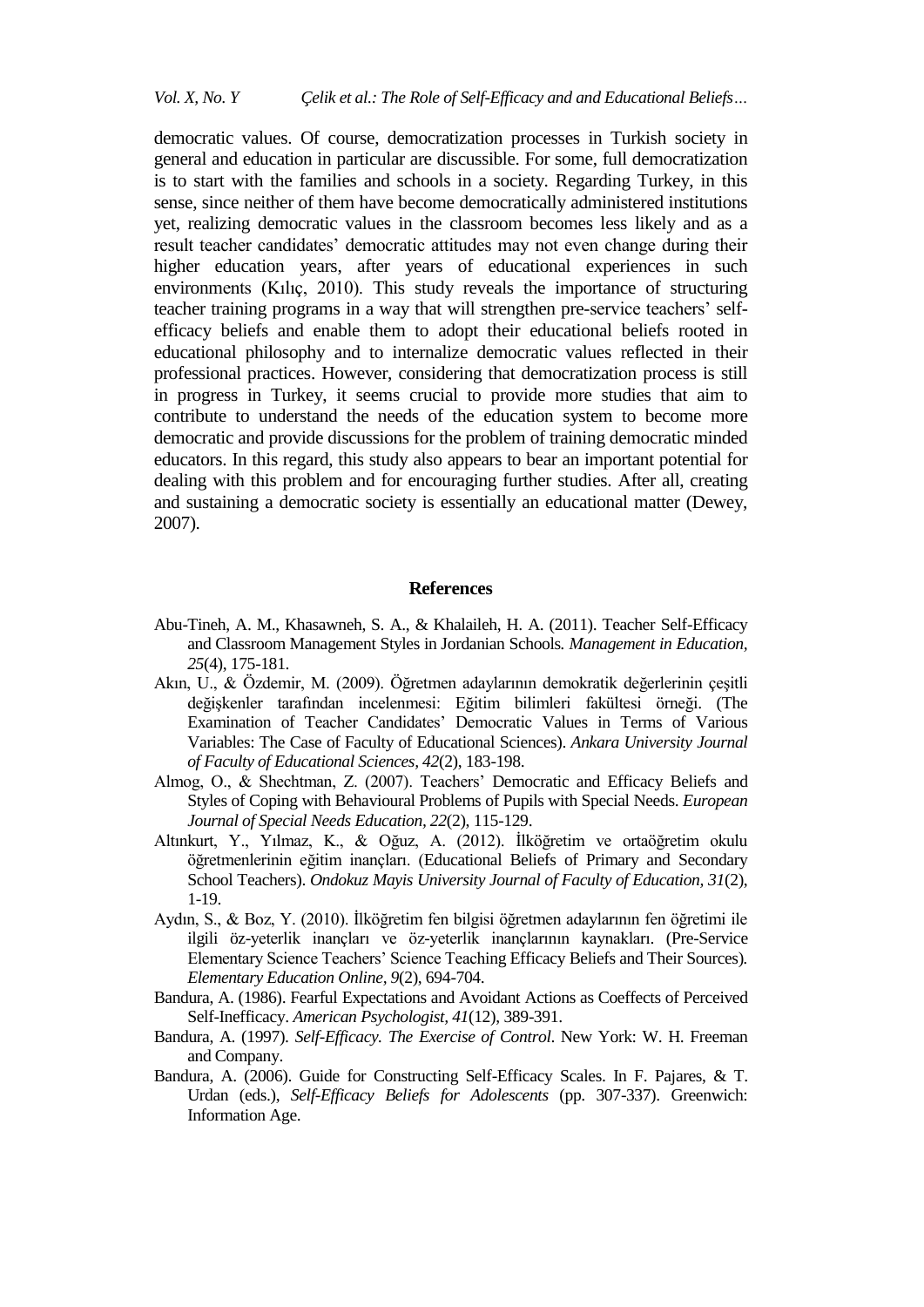- Bandura, A. (2012). On the Functional Properties of Perceived Self-Efficacy Revisited. Journal *of Management, 38*(1), 9-44.
- Black, G. L. (2015). Developing Teacher Candidates' Self-Efficacy Through Reflection and Supervising Teacher Support. *In Education, 21*(1), 78-98.
- Brouwers, A., & Tomic, W. (2003). A Test of the Factorial Validity of the Teacher Efficacy Scale. *Research in Education, 69*(1), 67-79.
- Brownell, M. T., & Pajares, F. M. (1996). The Influence of Teachers' Efficacy Beliefs on Perceived Success in Mainstreaming Students with Learning and Behavior Problems: A Path Analysis. *Research Bulletin, 27*(3-4), 10-24.
- Büyükdüvenci, S. (1990). Demokrasi, eğitim ve Türkiye. (Democracy, Education and Turkey). *Ankara University Journal of Faculty of Educational Sciences, 23*(2), 583- 613.
- Çalışkan, İ. (2013). Fen öğretmen adaylarının eğitim felsefesi yaklaşımları ile planlama süreçleri üzerine bir çalışma. (A Study on Science Teacher Candidates' Approaches to Educational Philosophies and Planning Processes). *Hacettepe University Journal of Education, Special Issue* (1), 68-83.
- Campbell, C., & Horowitz, J. (2016). Does College Influence Sociopolitical Attitudes? *Sociology of Education, 89*(1), 40-58.
- Çapa, Y., Çakıroğlu, J., & Sarıkaya, H. (2005). The Development and Validation of a Turkish Version of Teachers' Sense of Efficacy Scale*. Education and Science, 30*(137), 74-81.
- Çelik, R. (2016). Curriculum Elements of a Politically Liberal Education in a Developing Democracy. *Educational Philosophy and Theory, 48*(14), 1464-1474.
- Çelik, R., & Orçan, F. (2016). A Study on Prospective Teachers' Educational Beliefs. *Journal of Theory and Practice in Education, 12*(1), 63-77.
- Cerit, Y. (2010). Teacher Efficacy Scale: The Study of Validity and Reliability and Pre-Service Classroom Teachers' Self-Efficacy Beliefs. *Journal of Theory and Practice in Education, 6*(1), 68-85.
- Cheung, O. S., Richler, J. J., Palmeri, T. J., & Gauthier, B. (2008). Revisiting the Role of Spatial Frequencies in the Holistic Processing of Faces. *Journal Experimental Psychology, 34*(6), 11327-1336.
- Çocuk, H. E., Alıcı, D., & Çakır, Ö. (2015). The Development of Self Efficacy Belief Scale in Turkish Language Teaching: A Reliability and Validity Study*. Journal of Faculty of Educational Sciences, 48*(2), 1-18.
- Dewey, J. (1940). *Creative Democracy: The Task Before us*. New York: GP Putnam's Sons.
- Dewey, J. (2007). *Democracy and Education*. Middlesex: Echo Library.
- Driscall, M. P. (2000). *Psychology of Learning for Instruction*. 2nd Edition. Needham Heights: Allyn & Bacon.
- Gavora, P. (2010). Slovak Pre-Service Teacher Self-Efficacy: Theoretical and Research Considerations. *The New Educational Review, 21*(2), 17-30.
- Guo, Y., Connor, C. M., Yang, Y., Roehrig, A. D., & Morrison, F. J. (2012). The Effects of Teacher Qualification, Teacher Self-Efficacy, and Classroom Practices on Fifth Graders' Literacy Outcomes. *The Elementary School Journal, 113*(1), 3-24.
- Guo, Y., Piasta, S. B., Justice, L. M., & Kaderavek, J. N. (2009). Relations Among Preschool Teachers' Self-Efficacy, Classroom Quality, and Children's Language and Literacy Gains. *Teaching and Teacher Education, 26*(4), 1094-1103.
- Ilgaz, G., Bülbül, T., & Çuhadar, C. (2013). Öğretmen adaylarının eğitim inançları ile özyeterlik algıları arasındaki ilişkinin incelenmesi. (Investigation of the Relationship Between Preservice Teachers' Educational Beliefs and Their Perceptions of Self-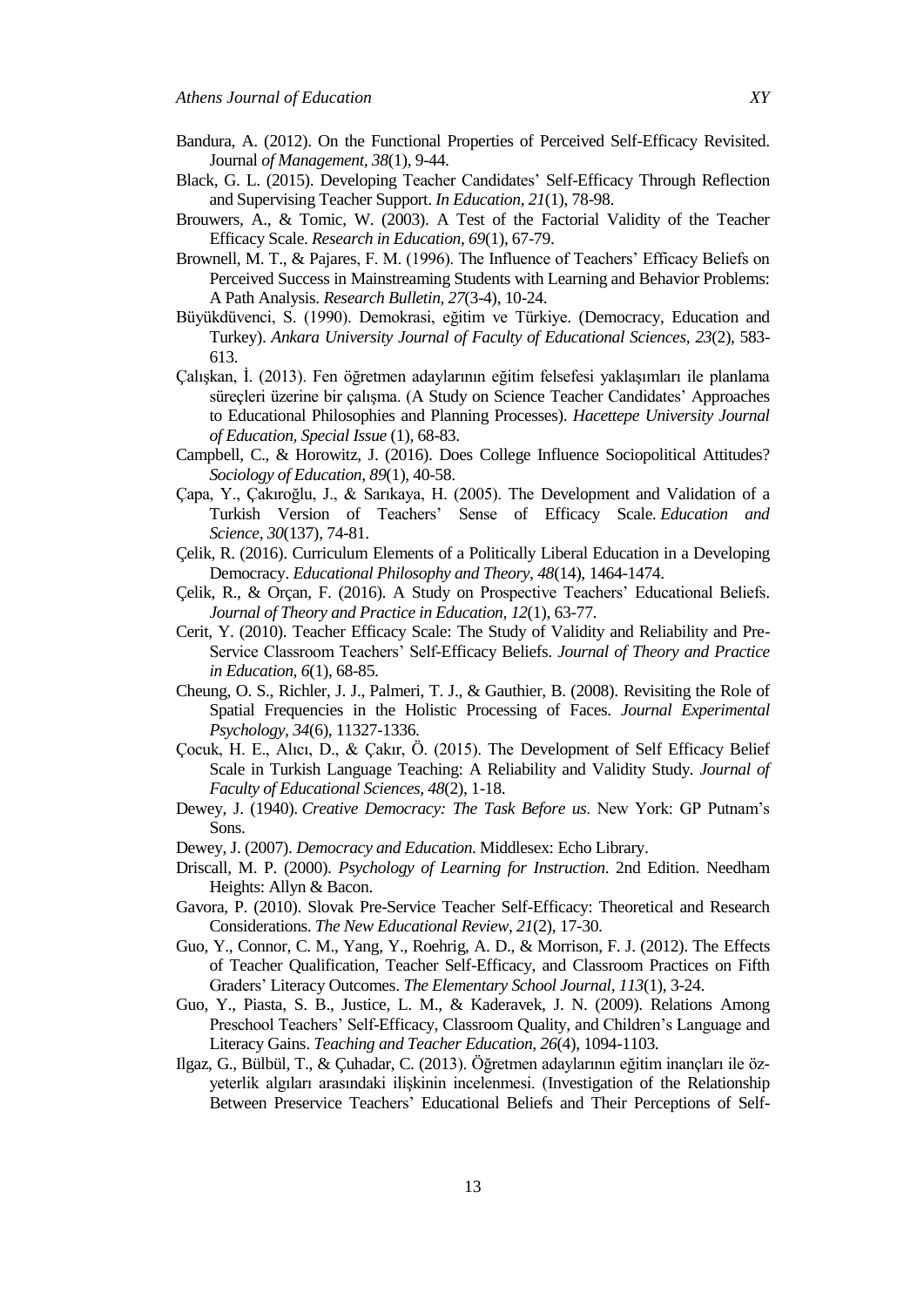Efficacy). *Abant İzzet Baysal University Journal of Faculty of Education, 13*(1), 50- 65.

- Jamil, F. M., Downer, J. T., & Pianta, R. C. (2012). Association of Pre-Service Teachers' Performance, Personality, and Beliefs with Teacher Self-Efficacy at Program Completion. *Teacher Education Quarterly, 39*(4), 119-138.
- Kanatlı, F., & Schreglman, S. (2014). İlköğretim öğretmenlerinin sahip oldukları eğitim felsefelerine ilişkin algılarının değerlendirilmesi. (Evaluation of the Perceptions About the Philosophy of Education that Primary School Teachers Have). *Gümüşhane University Journal of Social Sciences Institute, 9*(1), 127-138.
- Kelly, C. A. (2002). Creating Equitable Classroom Climates: An Investigation of Classroom Strategies in Mathematics and Science Instruction for Developing Preservice Teachers' Use of Democratic Social Values. *Child Study Journal, 32*(1), 39-52.
- Kesici, Ş. (2008). Teachers' Opinions About Building a Democratic Classroom. *Journal of Instructional Psychology, 35*(2), 192-203.
- Kılıç, D. (2010). Changes in Democratic Attitudes of Trainee Teachers over Time. *Social Behavior and Personality*, *38*(9), 1211-1218.
- Kıncal, R., & Işık, H. (2003). Demokratik eğitim ve demokratik değerler. (Democratic Education and Democratic Values). *Journal of Educational Research, 11,* 54-58.
- Mechkova, V., Lührmann, A., & Lindberg, S. I. (2017). How Much Democratic Backsliding? *Journal of Democracy, 28*(4), 162-169.
- Mojavezi, A. & Tamiz, M. P. (2012). The impact of Teacher Self-Efficacy on the Students' Motivation and Achievement. *Theory and Practice in Language Studies, 2*(3), 483-491.
- Nie, Y., Tan, G. H., Liau, A. K., Lau, S., & Chua, B. L. (2013). The Roles of Teacher efficacy in Instructional Innovation: Its Predictive Relations to Constructivist and Didactic Instruction. *Educational Research for Policy and Practice, 12*(1), 67-77.
- Oğuz, A. (2009). Öğretmen adaylarının öz yeterlik inançlarının incelenmesi. (Academic Self-Efficacy Beliefs of Prospective Primary School Teachers). *Dumlupınar University Journal of Social Sciences, 24*(Jan), 281-290.
- Özder, H. (2011). Self-Efficacy Beliefs of Novice Teachers and Their Performance in the Classroom. *Australian Journal of Teacher Education, 36*(5), 1-15.
- Ozmon, H., & Craver, S. M. (1981). *Philosophical Foundations of Education*. Columbus: Merrill.
- Parker III, E. T., Barnhardt, C. L., Pascarella, E. T., & McCowin, J. A. (2016). The Impact of Diversity Courses on College Students' Moral Development*. Journal of College Student Development, 57*(4), 395-410.
- Pendergast, D., Garvis, S., & Keogh, J. (2011). Pre-Service Student-Teacher Self-Efficacy Beliefs: An Insight into the Making of Teachers. *Australian Journal of Teacher Education, 36*(12), 46-57.
- Ross, J. A. (1994). Beliefs that Make a Difference: The Origins and Impacts of Teacher Efficacy. Paper Presented at the *Annual Meeting of the Canadian Association for Curriculum Studies*, Calgary, Alberta, Canada.
- Savran, A., & Çakıroğlu, J. (2001). Preservice Biology Teachers Perceived Efficacy Beliefs in Teaching Biology. *Hacettepe University Journal of Education, 21*, 105- 112.
- Selvi, K. (2006). Developing a Teacher Trainees' Democratic Values Scale: Validity and Reliability Analyses. *Social Behavior and Personality, 34*(9), 1171-1178.
- Shechtman, Z. (2002). Validation of the Democratic Belief Scale (DTBS). *Assessment in Education, 9*(3), 363-377.